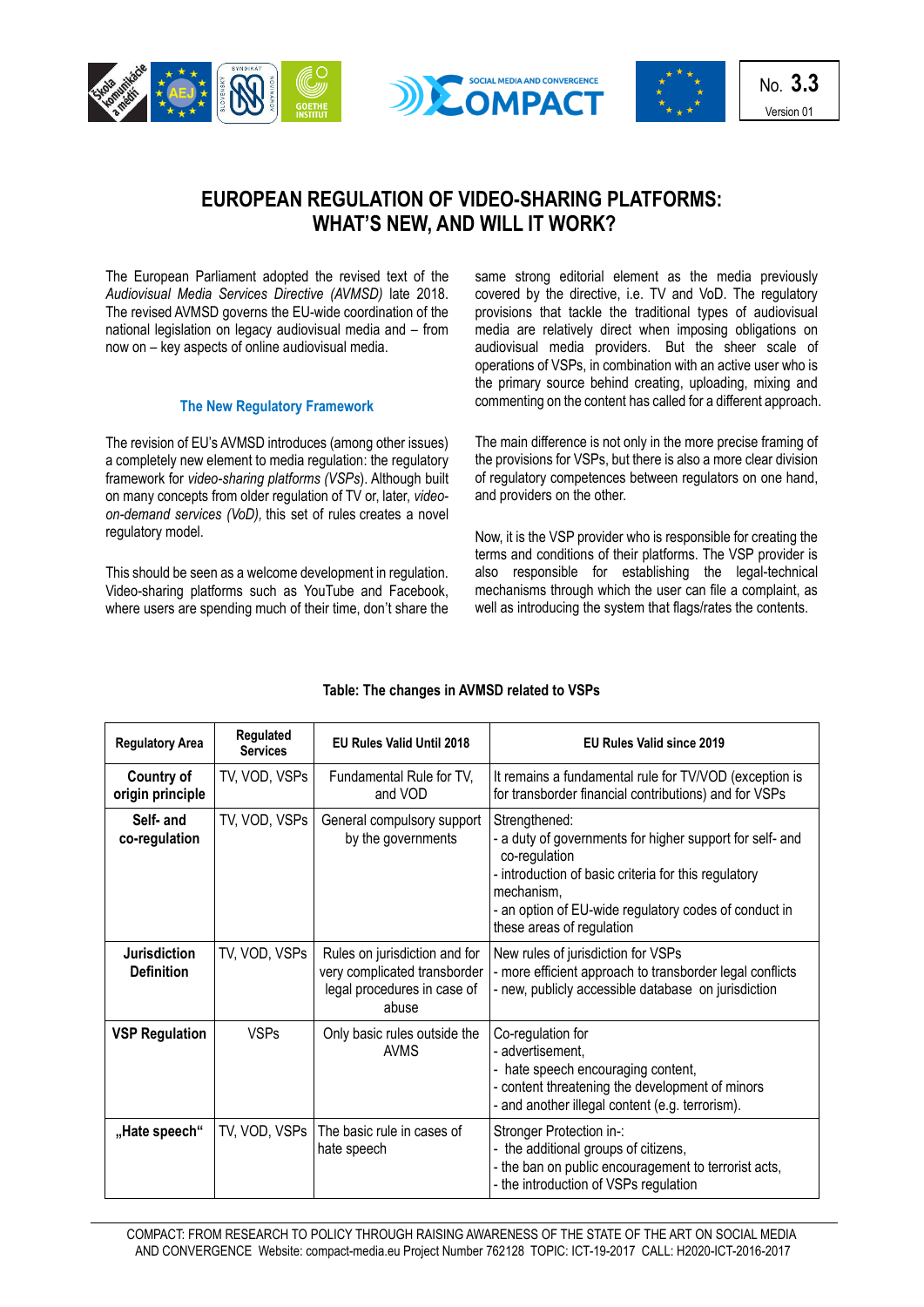





No. **3.3** Version 01

The regulator has a more indirect role when compared to traditional types of audiovisual media regulation. The regulator mainly checks whether the mechanisms established by the provider comply with the law.

This approach gives rise to concerns that regulators are just outsourcing regulations to private companies. Such a delegation of legal rights could certainly run into trouble with the fundamental rights of users of platforms, and therefore with basic principles of constitutional democracies.

A thoughtful recent contribution to the debate in this line of thought was posted by Joan Barata from Stanford University (see paper No. 3.4). Although I agree with many points in his text, I also think that Joan's worries may not be entirely warranted. This post is in part an answer to Joan Barata's arguments.

## **Regulation vs freedom of speech**

Indeed, the delegation of the exercise of regulatory powers to a private entity could be very damaging to freedom of speech and media. However, we also need to admit that the most used platforms are providers of digital public spaces where a big portion of society's conversation is taking place, and in this space, the platforms already are regulators in their own right, but there is almost no transparency, and no accountability. The result of this self-arrangement quasi- or internally set - regulation are far from satisfactory,

Clearly, delegating regulatory powers in media matters to a private entity without any public oversight is not the right solution. But this is also not what, in my opinion, the new AVMSD does. Indeed, it obliges the VSP providers to put protective measures in place. AVMSD requires them to put certain provisions into specific terms and conditions; to create a content rating system and also to establish complaint procedures mechanism. Many of these tasks have already been part of the remit of media regulators. However, in the context of online platforms, this approach is not feasible any longer.

There is clearly no other way to moderate the content of online activities in the audiovisual sector, considering the sheer scale of the operations in question. Moreover, there are other considerations present as well: technological infrastructure and the active role and a high number of users.

The risks that Joan Barata and others highlight are that the regulatory oversight will be there only to make the rules and their application more severe and that more takedowns of content would be interpreted as more effective regulation.

This worry is not completely misplaced of course. Last time, the European Commission nudged the providers to approach more pro-actively hate speech; [it indeed seemed at the end as more](https://ec.europa.eu/newsroom/just/item-detail.cfm?item_id=71674)  [takedowns equal](https://ec.europa.eu/newsroom/just/item-detail.cfm?item_id=71674) more successful regulations. Yet without transparency and information about individual cases, one can not be sure whether the takedowns are really improving the discourse within the media environment, or whether the providers are just trying to get rid of any controversial content – or indeed, getting rid of the content somebody just happens to be complaining about.

Nonetheless, the oversight doesn't need to look like this. For example, regulatory oversight may not singularly push the platforms to clear-up the content of their services, but will also protect the rights of its uploading users. If the overseeing regulator (and of course users) know what the rights of users are and can see what procedures providers put in place for dealing with users' content, then the evaluation of the effectiveness of regulation may have completely different meaning and impact. It may not only push the provider to get rid of the illegal content, but it can also protect the users from overly strict or arbitrary application of the rules. It may, in other words, create an environment where users are not only protected from the harmful content of other users, but also from overbearing or arbitrary intrusions by the platform itself.

This is the solution legally provided for AVMSD. AVMSD establishes transparency of the procedures among users and platforms. AVMSD sets basic standards for the complaints by users and establishes their right to be informed on how their complaint is being handled. AVMSD permits an independent regulator to evaluate whether these mechanisms established by the provider are appropriate. AVMSD sets the option for the user to seek and out-of-court redress if they feel they have been mistreated by the platform. Finally, every EU MS has to ensure that users can defend their rights before a court.

I think the legal groundwork for protection and the fair treatment of users are correctly established in the directive. Now it depends on the MSs to implement the regulation in such a way that this potential will be fulfilled. The European Commission has a big role to play in this process too.



Compiled by SCM (2019)

Ľuboš [Kukli](https://twitter.com/LubosKuklis)š is chief executive of the *Slovak media regulatory authority (RVR)* and chair of the *[European Regulators Group for](http://erga-online.eu/)  [Audiovisual Media Services](http://erga-online.eu/) (ERGA)*. The article was originally published at the Media Policy Project Blog. This is an updated version of it.